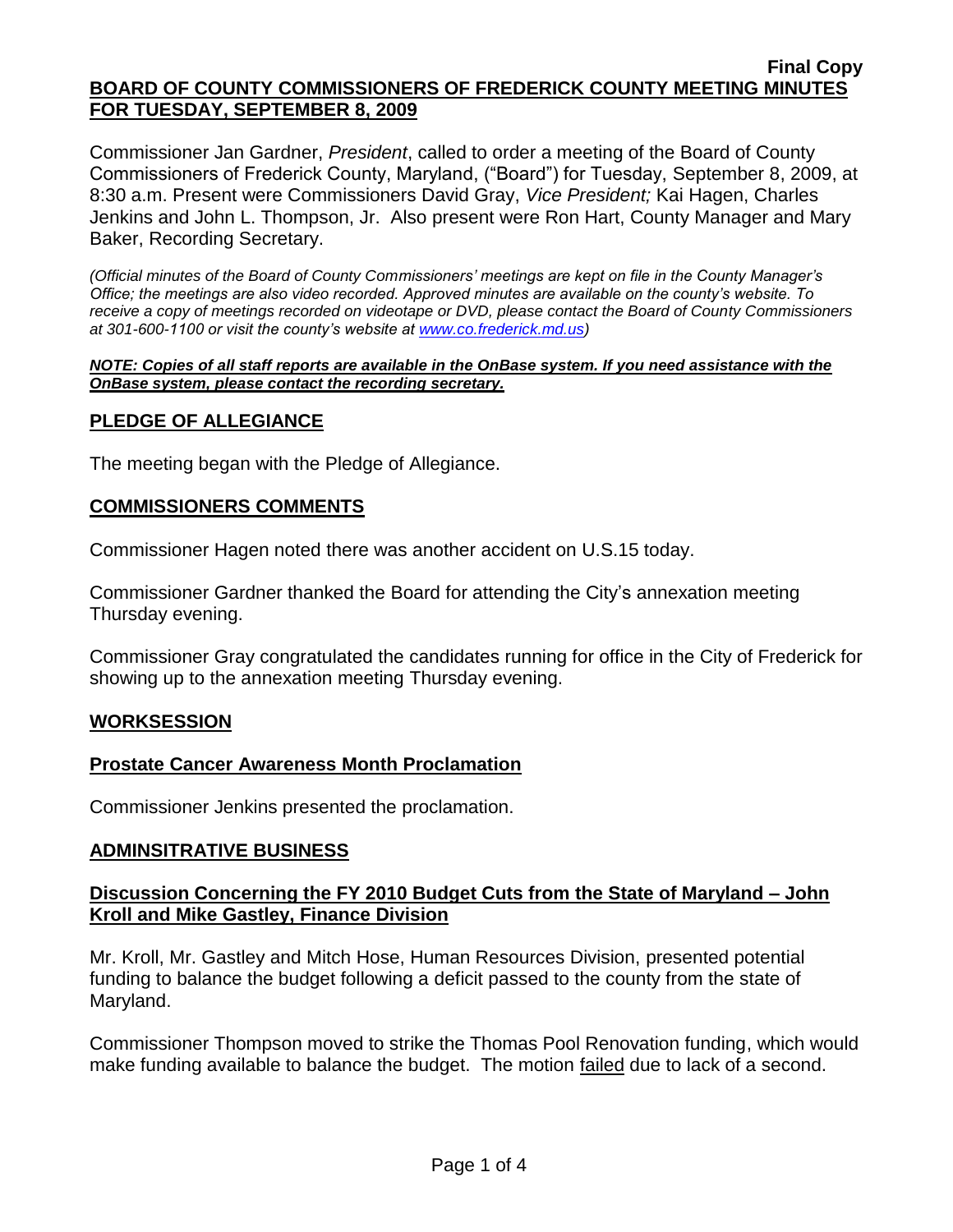Commissioner Thompson moved to strike the Carroll Creek funding. This motion failed due to lack of a second.

(Commissioner Gardner left and re-entered the meeting.)

Commissioner Thompson moved to cut funding from the volunteer fire companies distribution accout down to \$1.7 million. This motion failed due to lack of a second.

Commissioner Thompson moved to impound remaining undistributed funds from grants-in-aid and non-county agencies. This motion **failed** due to lack of a second.

(Commissioner Gray left the meeting.)

Commissioner Thompson moved to impound Frederick Innovative Technology Center, Inc. (FITCI) money. This motion failed due to lack of a second

(Commissioner Gray re-entered the meeting.)

(Commissioner Jenkins left the meeting.)

Dr. Brookmyer presented health department cuts from the state of Maryland. She noted due to state mandates, she could not be specific on cuts/programs/positions, but would come back before the Board after the state reviewed the information.

(Commissioner Jenkins re-entered the meeting.)

There was unanimous consent to cut/use the following funds from the budget:

Debt Service savings - \$1,800,000 County CIP Project Balance – \$1,028,500 Life insurance BID savings – \$168,000 Hiring freeze – \$700,000 Montevue fund balance – \$100,000 Fuel cost reserve – \$261,244

There was a 3-2 vote to transfer \$600,000 from the Fire and Rescue Services Division general fund account to the fire tax fund account with Commissioners Jenkins and Thompson opposed.

Commissioner Gardner provided additional guidance for the remainder of FY 2010 and upcoming FY 2011 including taking a closer look at take-home vehicle costs for Fire and Rescue Services Division, increase fee for parks and recreation, and services the municipalities receive from the county for free.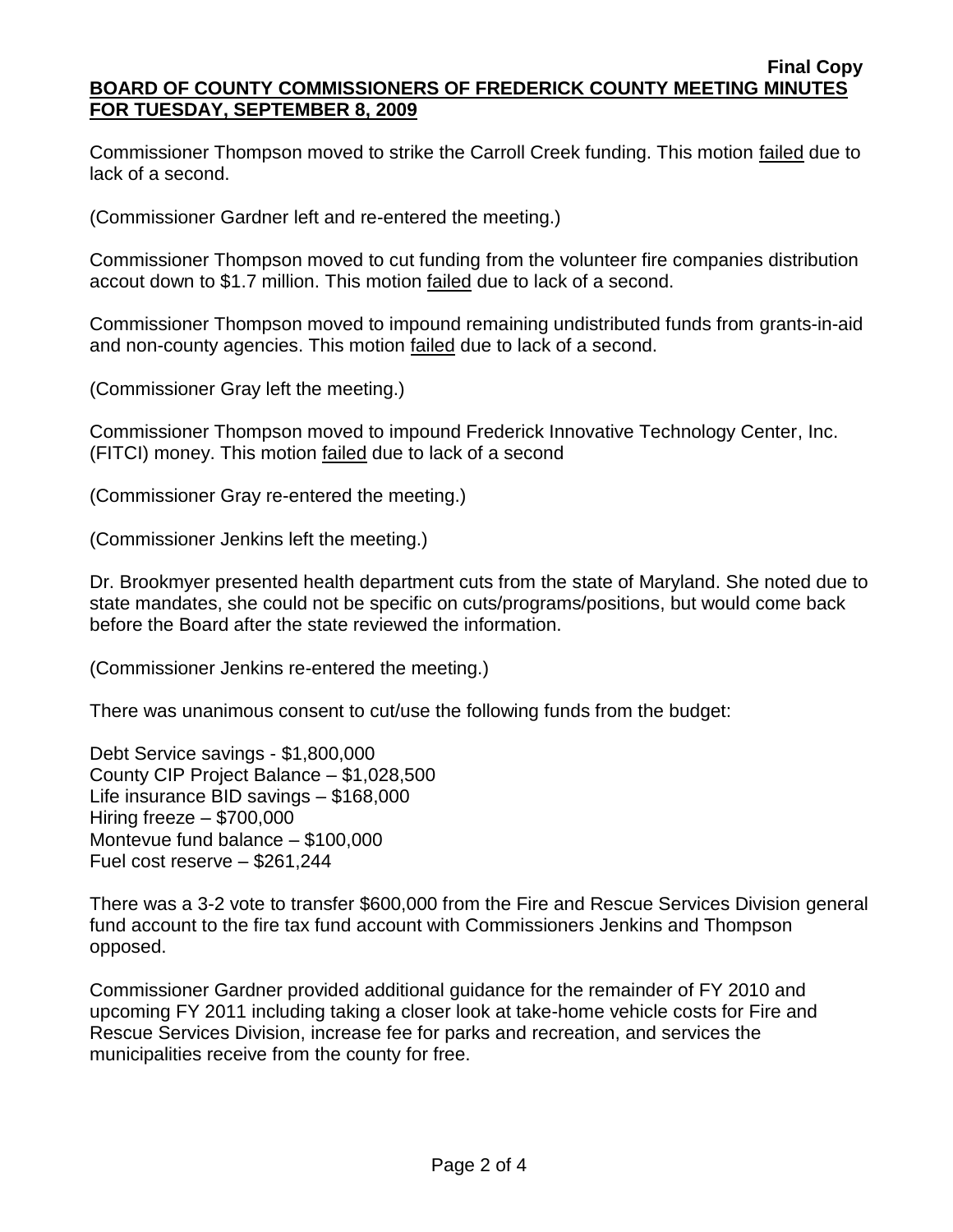Commissioner Jenkins wished to look into what else was left for funding/budget cuts that the state has, other state revenue that could be cut and what the county pays to the state versus what the county gets back from the state.

Commissioner Thompson moved to authorize and direct the County Manager, the County Attorney and Finance Division staff to explore the financial implications of Frederick County succeeding from the state of Maryland and becoming a state. This motion failed due to lack of a second.

Sheriff Chuck Jenkins commented on the budget issues.

### **2010 Legislative Considerations - John Mathias, Office of the County Attorney and Ragen Cherney, Office of the County Manager**

Mr. Mathias and Mr. Cherney presented the updates to the legislative considerations packet since the August 25, 2009, meeting.

Commissioner Gardner requested staff to determine if the Planet Aid collection boxes that were appearing throughout the county violated any zoning or legal issues.

There was a 4-1 vote to take authorization to implement "pay-as-you-throw" charges for trash disposal to public hearing with Commissioner Jenkins opposed.

There was consensus to take the following to public hearing:

- Establishment of fees to help offset the cost of incarceration at the Frederick County Adult Detention Center;
- **Implement mandatory recycling efforts; and**
- **Increase liquor license application fees and request for liquor license application** processing fee.

(Commissioner Hagen left the meeting.)

### **COMMISSIONERS COMMENTS**

None.

### **PUBLIC COMMENTS**

**Mr. Donald Lee** 

# **QUESTIONS – PRESS**

None.